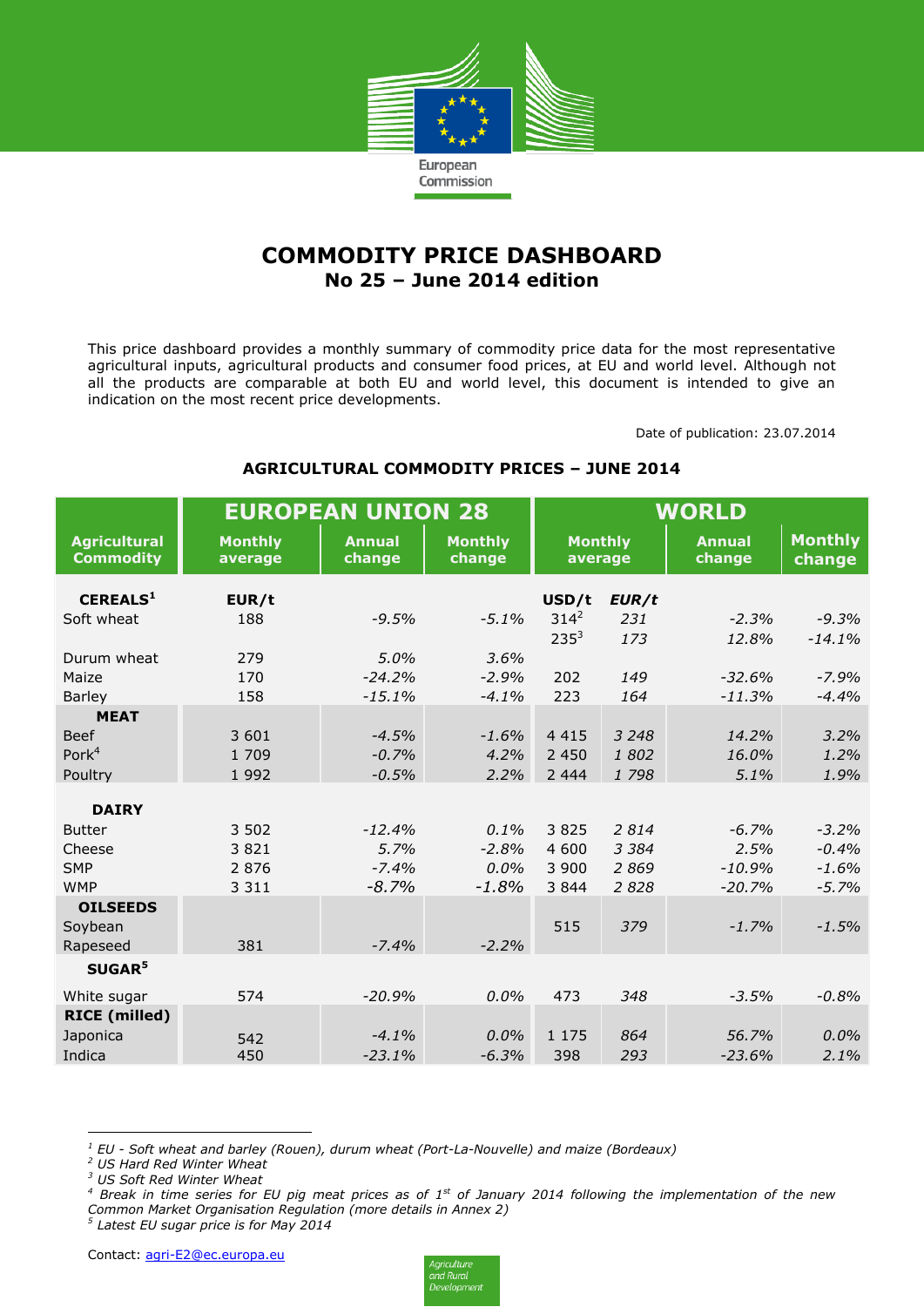### **FOOD PRICE INDICES – JUNE 2014**

| <b>Food category</b>  | <b>Monthly</b><br>average | <b>Annual change</b> | <b>Monthly</b><br>change |  |  |
|-----------------------|---------------------------|----------------------|--------------------------|--|--|
| <b>FOOD</b>           | 126                       | $-1.1\%$             | $-0.1%$                  |  |  |
| Bread and cereals     | 129                       | $-0.4%$              | $0.0\%$                  |  |  |
| Meat                  | 124                       | 0.4%                 | 0.1%                     |  |  |
| Milk, cheese and eggs | 127                       | $3.0\%$              | $-0.2%$                  |  |  |
| Fats and oils         | 129                       | $-2.3%$              | $-0.4%$                  |  |  |
| Sugar                 | 124                       | $-0.5%$              | $-0.3%$                  |  |  |

### **European Union, Eurostat index, 2005=100**

### **FAO index, 2002-2004=100**

| <b>Food category</b> | <b>Monthly</b><br>average | <b>Annual change</b> | <b>Monthly change</b> |  |  |
|----------------------|---------------------------|----------------------|-----------------------|--|--|
| <b>FOOD</b>          | 206                       | $-2.8%$              | -1.8%                 |  |  |
| Cereals              | 196                       | $-15.6%$             | $-5.2%$               |  |  |
| Meat                 | 194                       | $8.1\%$              | $0.7\%$               |  |  |
| Dairy                | 236                       | $-4.0\%$             | $-1.0%$               |  |  |
| Oils                 | 189                       | $-2.4%$              | -3.3%                 |  |  |
| Sugar                | 258                       | 6.4%                 | $-0.5\%$              |  |  |

### **World Bank index, 2005=100**

| <b>Food category</b> | <b>Monthly</b><br>average | <b>Annual change</b> | <b>Monthly change</b> |  |  |
|----------------------|---------------------------|----------------------|-----------------------|--|--|
| <b>FOOD</b>          | 110                       | $-7.6\%$             | $-2.7%$               |  |  |
| Oils and meals       | 114                       | -1.6%                | $-3.0%$               |  |  |
| Grains               | 107                       | $-23.1%$             | $-5.5%$               |  |  |
| Other food           | 106                       | 2.3%                 | $0.3\%$               |  |  |

### **AGRICULTURAL INPUT PRICES**

| <b>Agricultural input</b> | <b>Unit</b>       | <b>Monthly</b><br>average | <b>Annual</b><br>change | <b>Monthly</b><br>change |
|---------------------------|-------------------|---------------------------|-------------------------|--------------------------|
| <b>ENERGY</b>             | index, 2005=100   | 131.4                     | 6.9%                    | 1.9%                     |
| Crude oil, Brent          | \$/bbl            | 111.9                     | 8.5%                    | $2.0\%$                  |
| Crude oil, WTI            | $$$ /bbl          | 105.2                     | $9.9\%$                 | $3.3\%$                  |
| Natural gas, Europe       | \$/mmbtu          | 9.8                       | $-18.0\%$               | $-4.2\%$                 |
| Natural gas, US           | \$/mmbtu          | 4.6                       | 19.7%                   | $-0.2\%$                 |
| <b>FERTILIZERS</b>        | index, 2005=100   | 96.2                      | $-17.3%$                | $-0.1\%$                 |
| Phosphate rock            | $\frac{1}{2}$     | 110.0                     | $-33.3%$                | $-1.8\%$                 |
| Diammonium phosphate      | \$/mt             | 461.5                     | $-3.1\%$                | $3.8\%$                  |
| Potassium chloride        | $\frac{1}{2}$ /mt | 287.0                     | $-26.9%$                | $0.0\%$                  |
| Triple superphosphate     | \$/mt             | 371.3                     | $-11.6%$                | 1.7%                     |
| Urea                      | $\frac{1}{2}$     | 297.9                     | $-7.3%$                 | $-0.4\%$                 |

*Please refer to Annex 1 and 2 for detailed data and graphs on EU price developments (for agricultural commodities and food) and commodity world quotations, as well as a description of the data used and their sources.*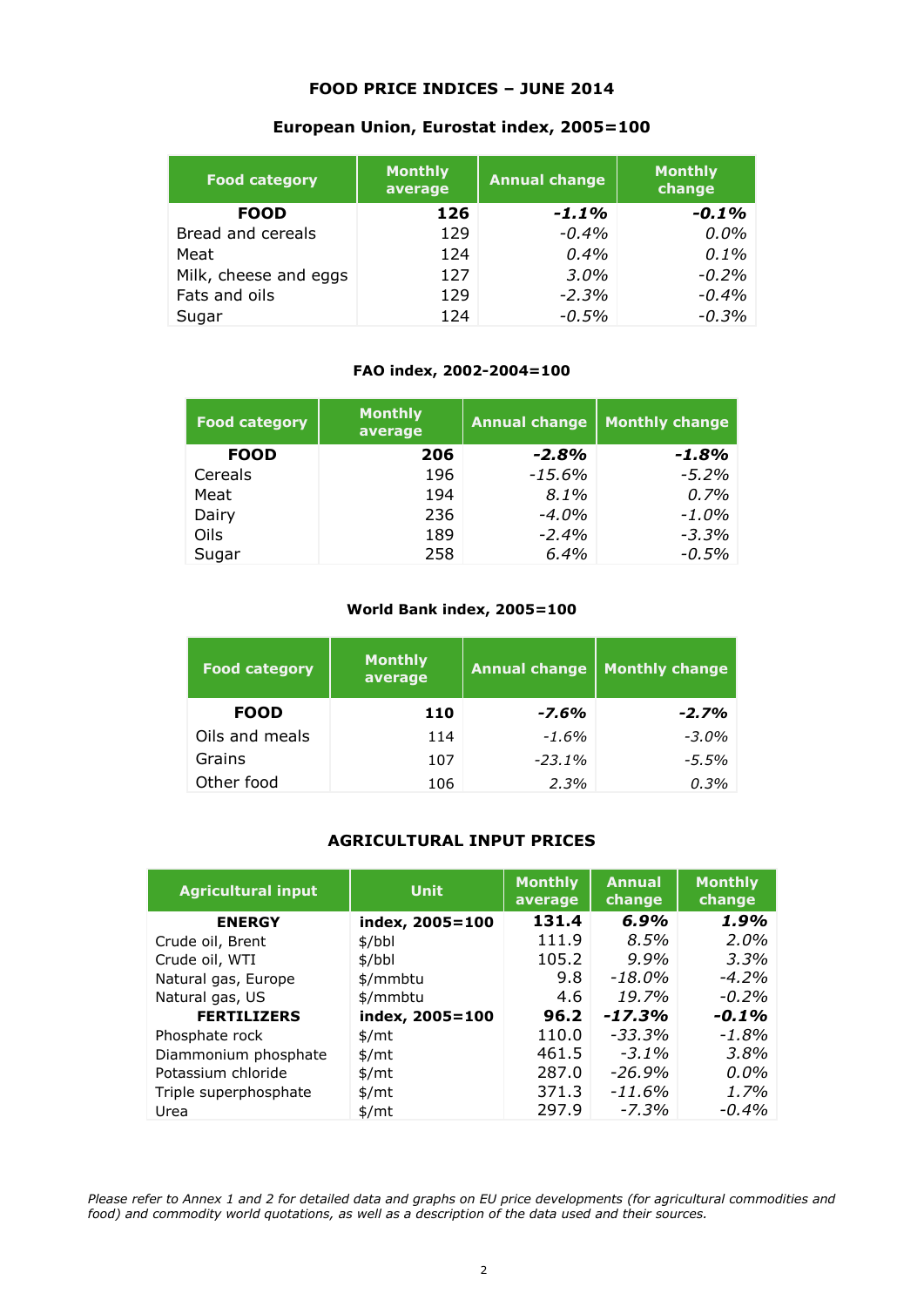# **Agricultural commodity prices**

**Chart 1 Monthly and annual changes in agricultural commodity prices in EU-28 (%, June 2014 compared to May 2014 and to June 2013)**



**Table 1 Monthly changes in EU agricultural commodity prices (%, June 2014 compared to May 2014)**

|                          | Soft<br>wheat | <b>Durum</b><br>wheat | <b>Maize</b> | <b>Barley</b> | <b>SMP</b> | <b>WMP</b> | <b>Butter</b> | <b>Cheese</b><br>(Cheddar) | <b>Beef</b> | <b>Pork</b> | <b>Poultry</b> |
|--------------------------|---------------|-----------------------|--------------|---------------|------------|------------|---------------|----------------------------|-------------|-------------|----------------|
| <b>European Union 28</b> | $-4.6$        | $-4.6$                | $-2.4$       | $-5.0$        | 0.0        | $-1.8$     | 0.1           | $-2.8$                     | $-1.6$      | 4.2         | 2.2            |
| Belgium                  | $-4.1$        |                       | $-3.5$       | $-4.4$        | 0.0        | $-1.7$     | 1.7           |                            | $-0.1$      | 4.1         | 1.6            |
| <b>Bulgaria</b>          | $-1.3$        |                       | 0.2          | $-9.8$        |            |            |               |                            |             | $-1.0$      | 5.3            |
| Czech Republic           | $-3.0$        |                       | $-3.2$       | $-5.5$        | $-6.7$     | $-4.9$     | $-4.7$        |                            | 0.2         | 5.7         | $-0.4$         |
| Denmark                  | $-3.3$        |                       |              | $-3.5$        |            |            |               |                            | $-0.7$      | 3.7         | 0.1            |
| Germany                  | $-6.1$        |                       | $-7.1$       | $-8.8$        | 1.2        | $-2.1$     | 3.4           |                            | $-2.2$      | 6.0         | 0.0            |
| Estonia                  | $-2.0$        |                       |              | $-4.2$        |            |            |               |                            | 0.7         | 0.5         | $-2.4$         |
| Ireland                  |               |                       |              | $-3.9$        | $-4.8$     | $-6.4$     | $-2.6$        | $-6.8$                     | $-1.4$      | 3.5         | 0.0            |
| Greece                   | $-15.0$       | $-4.8$                | 7.7          | $-21.2$       |            |            |               |                            | 0.6         | $-2.5$      | 0.6            |
| Spain                    | $-2.1$        | 1.4                   | $-3.3$       | 0.0           |            |            | $-2.1$        |                            | $-1.5$      | 0.4         | $-5.7$         |
| France                   | $-5.6$        | 3.7                   | $-2.9$       | $-4.1$        |            |            |               |                            | $-2.7$      | $-0.8$      | $-0.9$         |
| Croatia                  | $-8.9$        |                       | 1.1          |               |            |            | 1.9           |                            | $-3.9$      | 4.2         | $-0.5$         |
| Italy                    | $-6.7$        | $-1.5$                | $-2.1$       | $-11.3$       |            |            | $-1.5$        |                            | $-1.8$      |             | 3.3            |
| Cyprus                   |               | 19.9                  |              | $-3.0$        |            |            |               |                            |             | 1.9         | 0.0            |
| Latvia                   | $-2.0$        |                       |              | $-5.2$        | $-9.9$     | $-10.5$    | $-12.0$       |                            | 0.9         | 1.6         | $-0.5$         |
| Lithuania                | $-3.6$        |                       |              | $-1.9$        |            |            |               |                            | 1.8         | 2.4         | 1.8            |
| Luxembourg               |               |                       |              |               |            |            |               |                            | 3.4         | 5.8         |                |
| Hungary                  | $-7.2$        |                       | $-4.6$       | $-11.1$       |            |            |               |                            |             | 6.4         | 0.4            |
| Malta                    |               |                       |              |               |            |            |               |                            |             | 0.0         | 0.0            |
| Netherlands              |               |                       | $-4.4$       | $-4.5$        | 1.9        | $-1.4$     | 1.9           |                            | $-0.3$      | 5.9         | 0.3            |
| Austria                  | $-4.9$        |                       | $-4.9$       | $-20.0$       |            |            |               |                            | $-0.6$      | 4.9         | 0.3            |
| Poland                   | $-2.0$        |                       | 2.1          | $-2.3$        | $-1.2$     | $-1.7$     | 0.9           |                            | 1.3         | 4.9         | 10.1           |
| Portugal                 |               |                       | $-6.3$       | $-7.8$        |            | 0.6        | $-0.4$        |                            | $-0.4$      | 5.0         | $-2.2$         |
| Romania                  | $-6.4$        |                       | 1.9          | $-1.2$        |            |            |               |                            | $-1.2$      | 7.9         | 1.9            |
| Slovenia                 | $-3.1$        |                       | $-1.7$       |               |            |            |               |                            | $-0.6$      | 4.7         | 1.8            |
| Slovakia                 | 0.7           |                       | 2.0          | $-12.7$       | 6.8        | 4.6        | $-1.7$        |                            | $-1.4$      | 5.3         | $-4.5$         |
| Finland                  | $-1.3$        |                       |              | $-3.4$        |            |            |               |                            | $-0.9$      | $-0.3$      | $-0.8$         |
| Sweden                   | $-4.1$        |                       |              | $-3.5$        |            |            |               |                            | $-0.3$      | $-0.9$      | 3.4            |
| United Kingdom           | 4.5           |                       |              | $-7.7$        | $-0.5$     |            | 0.6           | $-1.9$                     | $-1.8$      | 1.5         | 0.9            |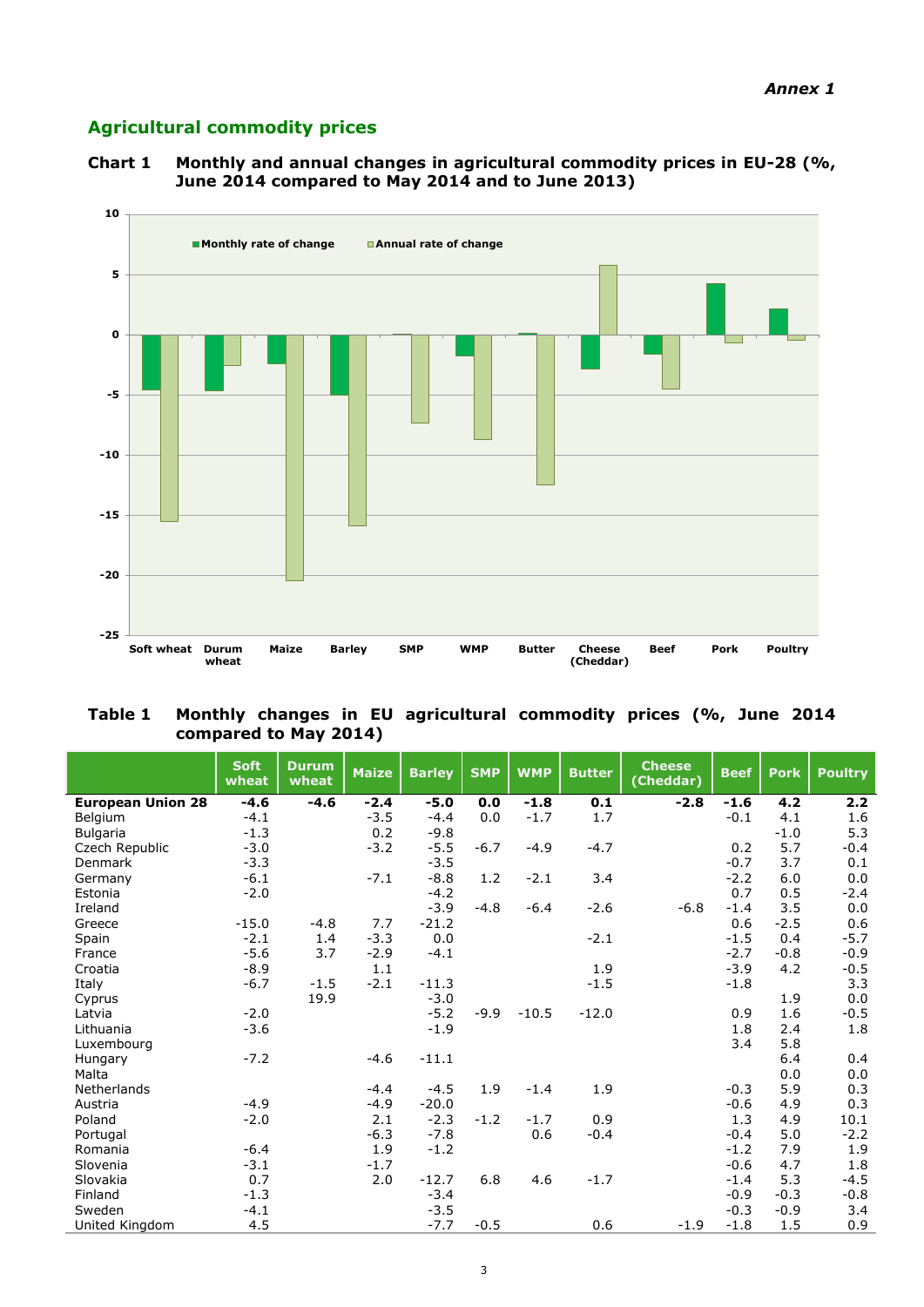|                          | <b>Soft</b><br>wheat | <b>Durum</b><br>wheat | <b>Maize</b> | <b>Barley</b> | <b>SMP</b> | <b>WMP</b> | <b>Butter</b> | <b>Cheese</b><br>(Cheddar) | <b>Beef</b> | <b>Pork</b> | <b>Poultry</b> |
|--------------------------|----------------------|-----------------------|--------------|---------------|------------|------------|---------------|----------------------------|-------------|-------------|----------------|
| <b>European Union 28</b> | $-15.5$              | $-2.5$                | $-20.4$      | $-15.9$       | $-7.4$     | $-8.7$     | $-12.4$       | 5.7                        | $-4.5$      | $-0.7$      | $-0.5$         |
| Belgium                  | $-16.1$              |                       | $-18.3$      | $-14.7$       | $-9.8$     | $-9.2$     | $-16.8$       |                            | $-5.9$      | 1.0         | $-5.2$         |
| <b>Bulgaria</b>          | $-21.0$              |                       | $-18.9$      | $-17.9$       |            |            |               |                            |             | 2.8         | 1.4            |
| Czech Republic           | $-21.7$              |                       | $-17.0$      | $-15.3$       | $-2.2$     | 4.5        | $-10.7$       |                            | $-3.2$      | 0.0         | $-6.8$         |
| Denmark                  | $-18.0$              |                       |              | $-21.5$       |            |            |               |                            | $-1.0$      | 1.1         | $-0.6$         |
| Germany                  | $-17.0$              |                       | $-16.2$      | $-16.2$       | $-7.7$     | $-9.6$     | $-15.1$       |                            | $-3.9$      | 3.3         | 2.2            |
| Estonia                  | $-17.1$              |                       |              | $-24.3$       |            |            |               |                            |             | $-3.7$      | 2.1            |
| Ireland                  |                      |                       |              | $-17.9$       | $-8.0$     | $-14.1$    | $-9.7$        | 6.6                        | $-17.9$     | 6.5         | 0.0            |
| Greece                   | $-13.6$              | $-5.1$                | $-27.8$      | $-4.7$        |            |            |               |                            | $-0.8$      | $-4.7$      | $-4.3$         |
| Spain                    | $-15.7$              | 7.4                   | $-21.9$      | $-19.0$       |            |            | $-0.3$        |                            | $-1.5$      | $-4.6$      | $-0.1$         |
| France                   | $-10.1$              | 5.1                   | $-23.4$      | $-15.6$       |            |            |               |                            | $-3.8$      | $-5.1$      | $-6.4$         |
| Croatia <sup>6</sup>     |                      |                       |              |               |            |            |               |                            |             |             |                |
| Italy                    | $-21.7$              | $-2.1$                | $-18.6$      | $-8.4$        |            |            | $-15.0$       |                            | $-4.0$      |             | $-8.9$         |
| Cyprus                   |                      | $-7.9$                |              | $-15.9$       |            |            |               |                            |             | $-2.0$      | 0.3            |
| Latvia                   | $-8.7$               |                       |              | $-11.4$       | $-10.8$    | $-3.5$     | $-13.9$       |                            | $-8.1$      | $-1.7$      | 0.3            |
| Lithuania                | $-11.2$              |                       |              | $-7.2$        |            |            |               |                            | $-12.4$     | $-2.9$      | $-5.2$         |
| Luxembourg               |                      |                       |              |               |            |            |               |                            | $-4.6$      | 2.5         |                |
| Hungary                  | $-13.8$              |                       | $-18.2$      | $-16.3$       |            |            |               |                            |             | 2.7         | $-2.6$         |
| Malta                    |                      |                       |              |               |            |            |               |                            |             | 0.0         | $-1.1$         |
| Netherlands              |                      |                       | $-20.9$      | $-14.6$       | $-8.4$     | $-13.2$    | $-15.0$       |                            | $-4.4$      | 1.1         | 3.2            |
| Austria                  |                      |                       | $-20.5$      | $-26.6$       |            |            |               |                            | $-3.5$      | 3.2         | $-1.1$         |
| Poland                   | $-13.2$              |                       | $-12.5$      | 1.0           | $-7.7$     | 4.2        | $-8.6$        |                            | 3.1         | $-1.1$      | 1.8            |
| Portugal                 |                      |                       | $-22.8$      | $-20.4$       |            | $-2.4$     | $-14.3$       |                            | 2.8         | 5.5         | $-8.4$         |
| Romania                  | $-16.7$              |                       | $-24.4$      | $-18.7$       |            |            |               |                            | $-5.1$      | 0.4         | $-1.6$         |
| Slovenia                 | $-13.6$              |                       | $-19.9$      |               |            |            |               |                            | $-1.9$      | 4.0         | $-4.0$         |
| Slovakia                 | $-23.3$              |                       | $-17.3$      | $-42.1$       | $-3.9$     | $-5.7$     | 1.8           |                            | $-8.4$      | $-0.6$      | $-10.0$        |
| Finland                  | $-19.8$              |                       |              | $-20.4$       |            |            |               |                            | $-3.1$      | $-9.5$      | $-2.0$         |
| Sweden                   | $-20.5$              |                       |              | $-25.8$       |            |            |               |                            | $-13.1$     | $-4.0$      | 2.0            |
| United Kingdom           | 15.8                 |                       |              | $-9.8$        | 3.5        |            | $-0.6$        | 7.1                        | $-13.9$     | 3.8         | 4.3            |

# **Table 2 Annual changes in EU agricultural commodity prices (%, June 2014 compared to June 2013)**

# **Food consumer prices**





*<sup>6</sup> No data for Croatia before July 2013* 

<u>.</u>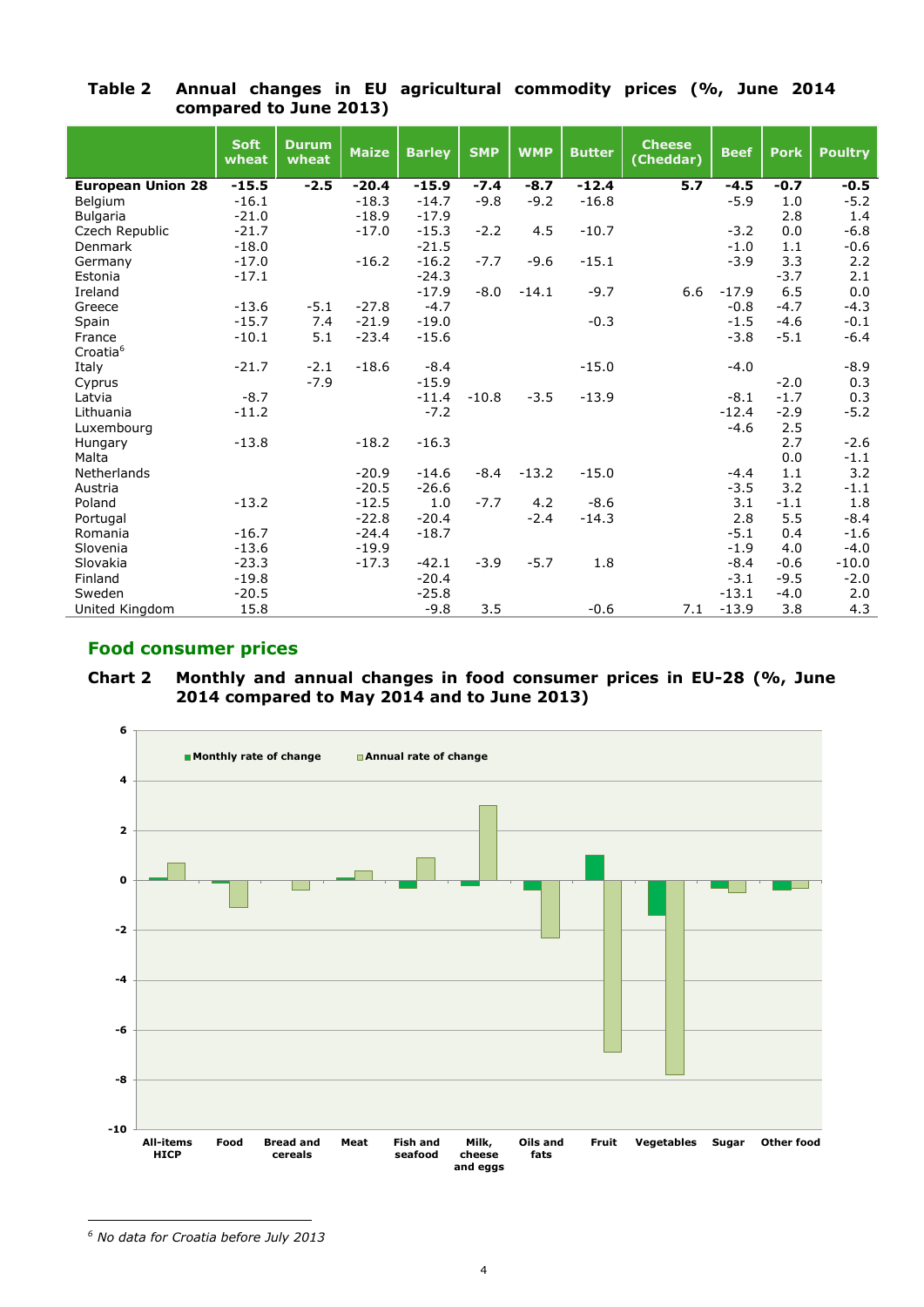| Table 3 |                       |  | Monthly changes in EU consumer prices for food (%, June 2014 |  |  |  |
|---------|-----------------------|--|--------------------------------------------------------------|--|--|--|
|         | compared to May 2014) |  |                                                              |  |  |  |

|                          | $All-$<br><b>items</b><br><b>HICP</b> | Food   | <b>Bread</b><br>and<br>cereals | <b>Meat</b> | <b>Fish</b><br>and<br>seafood | Milk,<br>cheese<br>and<br>eggs | <b>Oils</b><br>and<br>fats | <b>Fruit</b> | <b>Vegetables</b> | <b>Sugar</b> | <b>Other</b><br>food |
|--------------------------|---------------------------------------|--------|--------------------------------|-------------|-------------------------------|--------------------------------|----------------------------|--------------|-------------------|--------------|----------------------|
| <b>European Union 28</b> | 0.1                                   | $-0.1$ | 0.0                            | 0.1         | $-0.3$                        | $-0.2$                         | $-0.4$                     | 1.0          | $-1.4$            | $-0.3$       | $-0.4$               |
| Belgium                  | 0.1                                   | 0.0    | $-0.4$                         | $-0.1$      | 1.7                           | 0.0                            | $-0.3$                     | 1.8          | $-1.3$            | 0.1          | 0.0                  |
| <b>Bulgaria</b>          | $-0.3$                                | $-1.3$ | 0.1                            | 0.1         | $-1.1$                        | $-0.6$                         | $-0.9$                     | $-0.7$       | $-6.7$            | $-1.7$       | $-0.5$               |
| Czech Republic           | 0.0                                   | $-1.0$ | $-1.2$                         | $-0.1$      | $-0.7$                        | $-2.0$                         | 0.5                        | $-1.2$       | $-1.7$            | $-2.1$       | $-0.4$               |
| Denmark                  | $-0.1$                                | 0.6    | $-0.8$                         | 0.7         | 0.1                           | $-0.3$                         | 1.4                        | 1.6          | 4.8               | $-0.4$       | $-0.2$               |
| Germany                  | 0.4                                   | $-0.1$ | $-0.1$                         | 0.2         | $-0.1$                        | 0.1                            | $-0.4$                     | $-1.7$       | 0.2               | 0.4          | $-0.4$               |
| Estonia                  | 0.3                                   | $-0.4$ | 0.1                            | 0.2         | $-1.3$                        | 0.1                            | $-0.8$                     | $-1.2$       | $-2.8$            | $-0.3$       | 0.3                  |
| Ireland                  | 0.2                                   | $-0.3$ | $-0.1$                         | $-0.2$      | $-0.1$                        | $-0.4$                         | 0.1                        | $-1.4$       | $-0.4$            | $-0.9$       | $1.0\,$              |
| Greece                   | 0.5                                   | $-0.1$ | $-0.9$                         | 0.1         | 0.9                           | 0.1                            | 1.5                        | 6.9          | $-6.4$            | $-0.6$       | $-0.3$               |
| Spain                    | $-0.1$                                | 0.0    | $-0.2$                         | $-0.2$      | $-0.2$                        | $-0.3$                         | $-2.7$                     | 4.5          | $-2.6$            | $-0.3$       | $-0.3$               |
| France                   | 0.0                                   | $-0.2$ | $-0.1$                         | 0.0         | $-2.0$                        | $-0.3$                         | $-0.4$                     | 0.9          | $-0.6$            | $-0.3$       | $-0.5$               |
| Croatia                  | 0.2                                   | $-1.1$ | 0.1                            | $-0.3$      | $-0.8$                        | $-0.3$                         | $-0.9$                     | $-2.6$       | $-7.6$            | 0.1          | $-0.2$               |
| Italy                    | 0.1                                   | 0.1    | 0.2                            | 0.3         | $-0.2$                        | $-0.1$                         | $-0.1$                     | 5.1          | $-2.9$            | $-0.4$       | 0.1                  |
| Cyprus                   | 0.7                                   | 0.9    | 0.5                            | $-0.8$      | 1.0                           | 0.5                            | 1.1                        | 0.1          | 8.0               | 1.3          | $-0.2$               |
| Latvia                   | 0.4                                   | 0.6    | 0.1                            | 0.7         | 0.0                           | 0.7                            | $-1.3$                     | 0.4          | 1.8               | 0.9          | 0.1                  |
| Lithuania                | 0.0                                   | $-0.2$ | $-0.2$                         | $-0.2$      | 0.1                           | $-0.3$                         | $-0.2$                     | 2.6          | $-1.6$            | $-0.8$       | 0.3                  |
| Luxembourg               | 0.2                                   | 0.1    | 0.2                            | $-0.1$      | 0.6                           | 0.0                            | 0.1                        | 0.1          | 1.3               | 0.0          | $-1.2$               |
| Hungary                  | 0.1                                   | $-0.2$ | 0.0                            | 0.6         | 0.1                           | 0.0                            | 0.7                        | 6.7          | $-8.1$            | $-1.3$       | $-0.1$               |
| Malta                    | 1.2                                   | $-1.4$ | 0.0                            | 0.0         | $-0.1$                        | 0.0                            | 0.3                        | $-10.8$      | $-3.9$            | $-0.2$       | $-0.1$               |
| Netherlands              | $-0.4$                                | $-0.1$ | 0.2                            | $-0.6$      | 0.3                           | 0.9                            | 0.9                        | $-0.8$       | 0.2               | $-0.4$       | $-1.2$               |
| Austria                  | 0.0                                   | $-0.4$ | $-0.4$                         | 0.4         | 1.0                           | 0.2                            | $-0.5$                     | $-1.7$       | $-2.4$            | 0.1          | $-0.2$               |
| Poland                   | 0.0                                   | $-0.4$ | $-0.3$                         | 0.4         | $-0.1$                        | $-0.3$                         | $-0.9$                     | $-2.7$       | $-0.9$            | $-0.6$       | $-0.2$               |
| Portugal                 | 0.1                                   | 0.3    | $-0.2$                         | 0.1         | 3.1                           | 0.2                            | $-3.1$                     | 0.0          | $-1.8$            | $-0.3$       | 0.3                  |
| Romania                  | $-0.3$                                | $-1.0$ | 0.0                            | 0.1         | 0.1                           | $-0.5$                         | $-0.6$                     | $-0.8$       | $-5.7$            | $-0.4$       | 0.1                  |
| Slovenia                 | 0.1                                   | $-0.8$ | 0.2                            | 0.1         | $-1.2$                        | 0.2                            | 0.2                        | $-8.0$       | $-0.4$            | 0.0          | $-0.2$               |
| Slovakia                 | 0.1                                   | $-0.1$ | 0.4                            | 0.4         | 0.9                           | $-0.3$                         | $-4.1$                     | 4.2          | $-3.6$            | $-0.9$       | 0.0                  |
| Finland                  | 0.0                                   | 0.1    | $-0.5$                         | 0.0         | $-0.7$                        | 0.0                            | $-0.5$                     | 0.9          | 3.3               | $-1.1$       | 0.1                  |
| Sweden                   | 0.2                                   | 0.2    | 0.4                            | 0.5         | $-0.4$                        | $-0.1$                         | $-0.7$                     | 1.4          | 0.8               | $-1.2$       | 0.6                  |
| United Kingdom           | 0.2                                   | 0.0    | 1.2                            | 0.1         | $-1.8$                        | 0.0                            | 1.2                        | $-1.8$       | 0.7               | 0.0          | $-1.6$               |

### **Table 4 Annual changes in EU consumer prices for food (%, June 2014 compared to June 2013)**

|                          | $All-$<br>items<br><b>HICP</b> | Food   | <b>Bread</b><br>and<br>cereals | <b>Meat</b> | <b>Fish</b><br>and<br>seafood | Milk,<br>cheese<br>and<br>eggs | <b>Oils</b><br>and<br>fats | <b>Fruit</b> | <b>Vegetables</b> | <b>Sugar</b> | <b>Other</b><br>food |
|--------------------------|--------------------------------|--------|--------------------------------|-------------|-------------------------------|--------------------------------|----------------------------|--------------|-------------------|--------------|----------------------|
| <b>European Union 28</b> | 0.7                            | $-1.1$ | $-0.4$                         | 0.4         | 0.9                           | 3.0                            | $-2.3$                     | $-6.9$       | $-7.8$            | $-0.5$       | $-0.3$               |
| Belgium                  | 0.7                            | $-1.5$ | $-0.2$                         | 1.0         | 2.1                           | 3.8                            | 0.3                        | $-7.3$       | $-15.4$           | $-0.1$       | $-0.9$               |
| <b>Bulgaria</b>          | $-1.8$                         | $-2.6$ | $-1.9$                         | $-0.9$      | $-2.1$                        | 3.5                            | $-11.4$                    | $-6.1$       | $-5.2$            | $-10.0$      | 1.3                  |
| Czech Republic           | 0.0                            | $-0.8$ | 0.6                            | 2.8         | 3.8                           | 8.8                            | 2.3                        | $-4.7$       | $-21.6$           | $-0.2$       | 2.7                  |
| <b>Denmark</b>           | 0.4                            | 0.1    | $-1.7$                         | $-0.8$      | 0.5                           | 8.2                            | 4.5                        | $-2.5$       | $-5.1$            | $-1.5$       | 1.3                  |
| Germany                  | 1.0                            | 0.0    | 1.3                            | $-0.1$      | 1.7                           | 7.0                            | $-2.9$                     | $-3.3$       | $-9.2$            | 2.2          | 0.4                  |
| Estonia                  | 0.4                            | $-0.4$ | 0.8                            | 0.2         | 2.0                           | 6.1                            | $-1.6$                     | $-12.2$      | $-9.6$            | $-0.5$       | 3.2                  |
| Ireland                  | 0.5                            | $-2.5$ | $-2.2$                         | $-2.3$      | 0.1                           | $-0.9$                         | 1.4                        | $-2.0$       | $-7.6$            | $-0.3$       | $-0.7$               |
| Greece                   | $-1.5$                         | $-3.0$ | $-1.5$                         | $-0.9$      | $-1.9$                        | 2.6                            | 0.8                        | $-9.2$       | $-15.2$           | $-2.0$       | 0.2                  |
| Spain                    | 0.0                            | $-1.5$ | $-0.6$                         | 0.7         | 1.5                           | 1.2                            | $-14.4$                    | $-7.3$       | $-7.2$            | $-1.7$       | $-0.5$               |
| France                   | 0.6                            | $-1.8$ | $-0.7$                         | 0.9         | $-0.4$                        | 1.1                            | 0.7                        | $-13.4$      | $-7.1$            | $-2.1$       | $-3.6$               |
| Croatia                  | 0.5                            | $-4.8$ | $-1.7$                         | $-1.8$      | 1.2                           | $-3.5$                         | $-17.0$                    | $-13.8$      | $-14.3$           | $-0.8$       | $-0.8$               |
| Italy                    | 0.2                            | $-1.0$ | 0.4                            | 0.9         | 1.0                           | 1.5                            | 0.5                        | $-7.3$       | $-7.7$            | 0.1          | 0.3                  |
| Cyprus                   | 0.0                            | $-0.4$ | $-0.5$                         | $-2.2$      | 1.1                           | 0.2                            | 1.0                        | $-4.9$       | 3.0               | 0.0          | 0.4                  |
| Latvia                   | 0.8                            | $-0.8$ | 0.2                            | 0.8         | $-0.2$                        | 6.1                            | $-0.6$                     | $-6.5$       | $-13.0$           | $-0.3$       | $-0.4$               |
| Lithuania                | 0.3                            | 0.8    | 0.7                            | $-0.3$      | 1.1                           | 6.2                            | 0.3                        | $-0.4$       | $-2.4$            | $-2.5$       | $-0.5$               |
| Luxembourg               | 1.2                            | 0.3    | 1.4                            | 1.8         | 1.4                           | 3.3                            | 1.2                        | $-9.1$       | $-6.7$            | 1.5          | $-1.0$               |
| Hungary                  | $-0.1$                         | $-2.1$ | $-3.0$                         | 1.6         | 2.3                           | 7.1                            | $-4.3$                     | $-12.7$      | $-14.0$           | $-5.0$       | 0.6                  |
| Malta                    | 0.7                            | $-0.4$ | 1.3                            | 1.0         | $-6.2$                        | 0.9                            | 4.9                        | $-4.5$       | $-3.5$            | $-0.5$       | 0.6                  |
| Netherlands              | 0.3                            | $-0.8$ | $-0.3$                         | $-0.5$      | $-0.7$                        | 6.6                            | 0.5                        | $-6.6$       | $-7.2$            | $-0.9$       | $-0.5$               |
| Austria                  | 1.7                            | 1.6    | 1.8                            | 1.7         | 3.0                           | 6.2                            | 2.5                        | $-0.7$       | $-5.2$            | 2.3          | 1.5                  |
| Poland                   | 0.3                            | $-0.9$ | $-0.1$                         | $-0.2$      | 0.1                           | 3.8                            | 0.4                        | $-7.9$       | $-4.1$            | $-7.7$       | 1.6                  |
| Portugal                 | $-0.2$                         | $-2.6$ | $-1.1$                         | $-2.1$      | 1.0                           | 1.3                            | $-2.9$                     | $-14.2$      | $-10.1$           | $-1.7$       | $-0.4$               |
| Romania                  | 0.9                            | $-3.3$ | $-8.9$                         | 1.2         | 1.7                           | 3.6                            | $-8.4$                     | $-13.1$      | $-7.0$            | $-2.3$       | 1.8                  |
| Slovenia                 | 1.0                            | $-1.0$ | 0.4                            | 0.7         | $-1.8$                        | 4.8                            | $-0.4$                     | $-1.8$       | $-14.8$           | $-0.2$       | $-1.7$               |
| Slovakia                 | $-0.1$                         | $-1.6$ | 0.4                            | $-1.2$      | 1.8                           | 3.5                            | $-5.5$                     | $-6.5$       | $-14.7$           | $-2.7$       | 1.1                  |
| Finland                  | 1.1                            | $-1.4$ | $-0.6$                         | $-2.1$      | 1.0                           | 0.0                            | $-0.8$                     | $-4.9$       | $-4.5$            | 0.6          | $-1.1$               |
| Sweden                   | 0.5                            | $-0.3$ | $-0.5$                         | $-1.7$      | $-0.2$                        | 3.2                            | 0.9                        | 0.9          | $-3.9$            | $-1.3$       | 0.2                  |
| United Kingdom           | 1.9                            | 0.0    | 0.4                            | 0.6         | 2.0                           | 0.8                            | 1.2                        | $-0.3$       | $-4.8$            | 2.9          | $-0.6$               |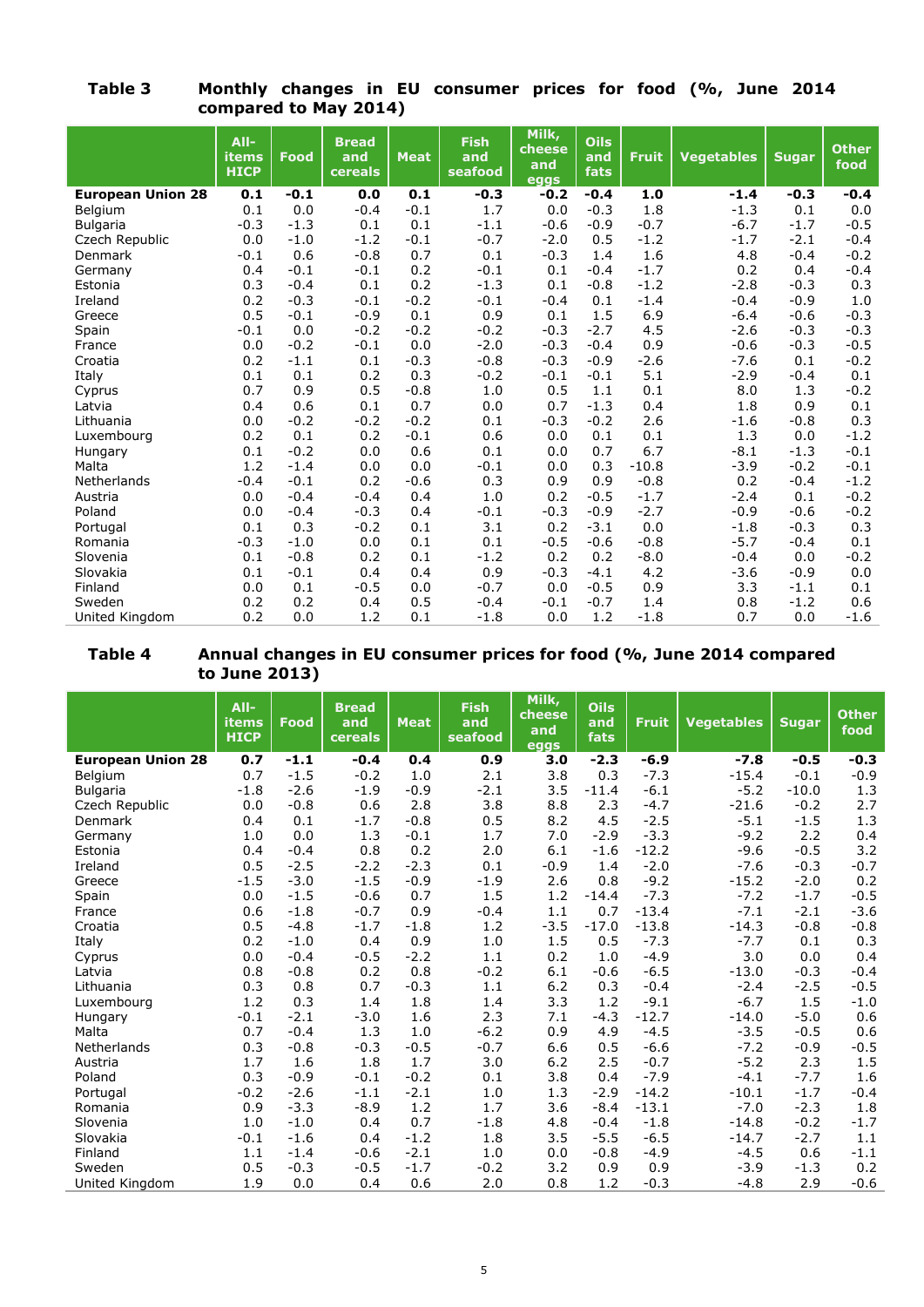### **Chart 3 Cereals/bread and cereals based products: EU agricultural market and consumer price developments (January 2000 until June 2014, Jan2000=100)**



**Chart 4 Cereals: international price developments (January 2000 until June 2014, Jan2000=100)**

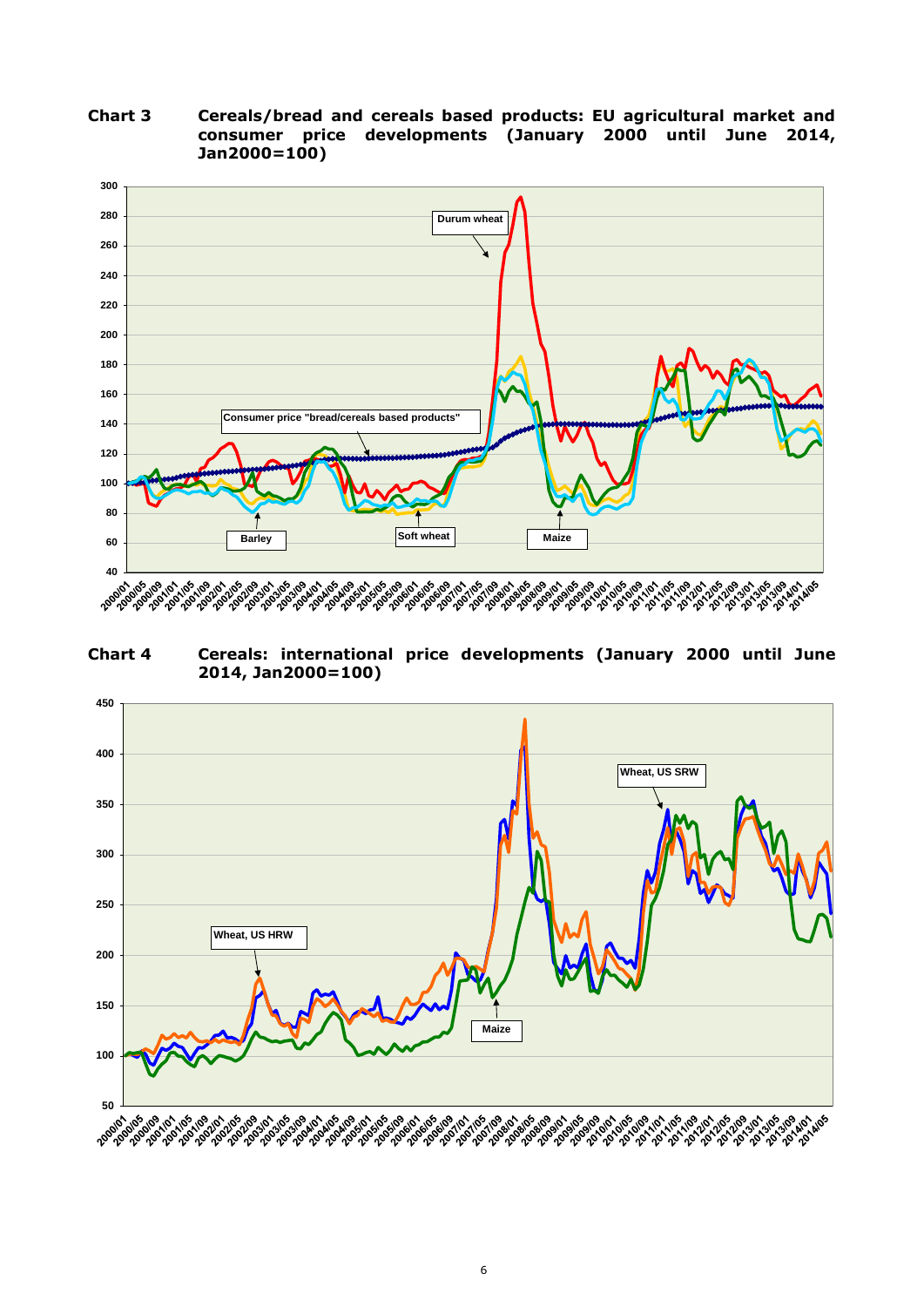**Chart 5 Meat: EU agricultural market and consumer price developments (January 2000 until June 2014, Jan2000=100)**



**Chart 6 Meat: international price developments (January 2000 until June 2014, Jan2000=100)**

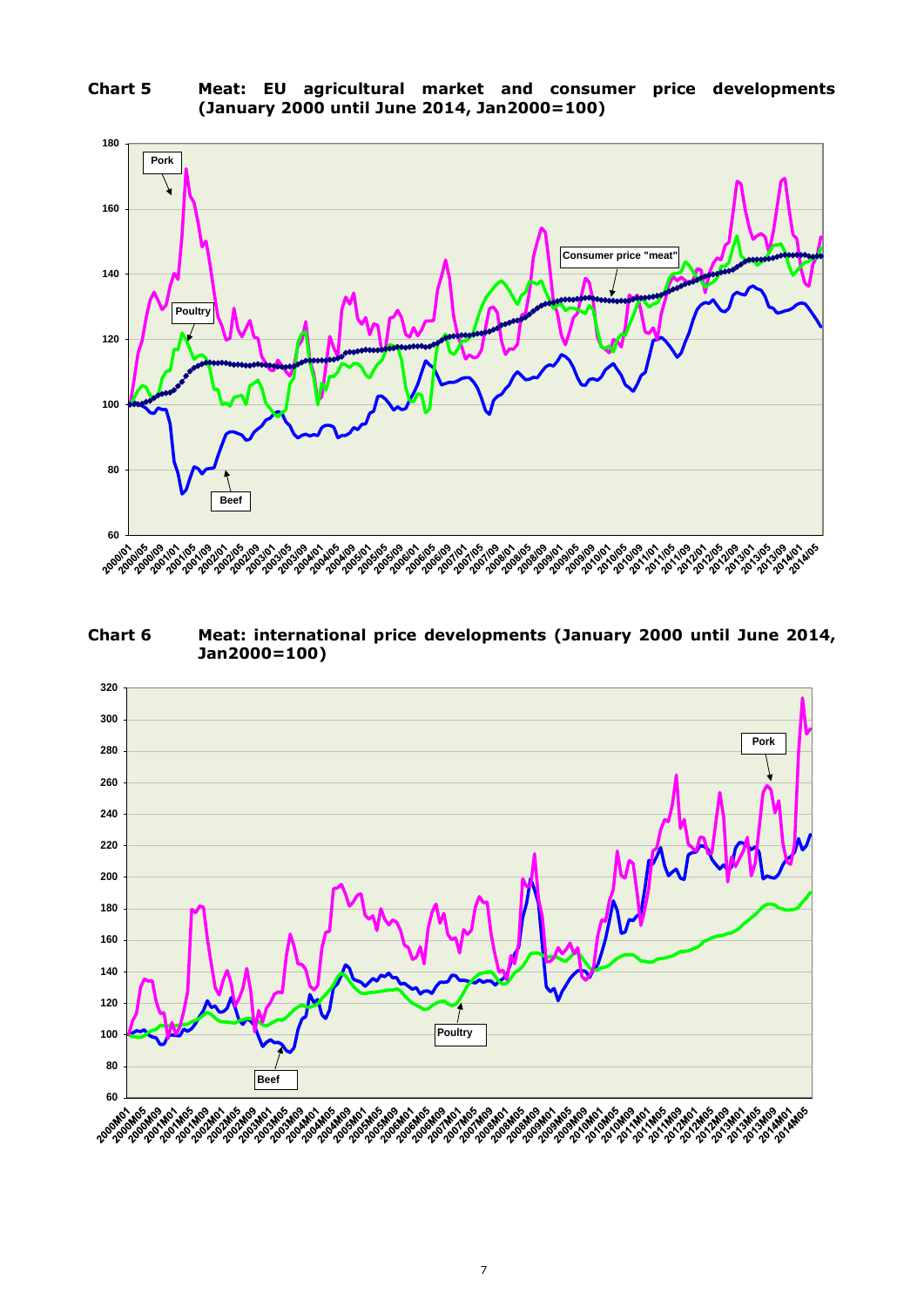

**Chart 7 Dairy: EU agricultural market and consumer price developments (January 2000 until June 2014, Jan2000=100)**

**Chart 8 Dairy: international price developments (January 2000 until June 2014, Jan2000=100)**